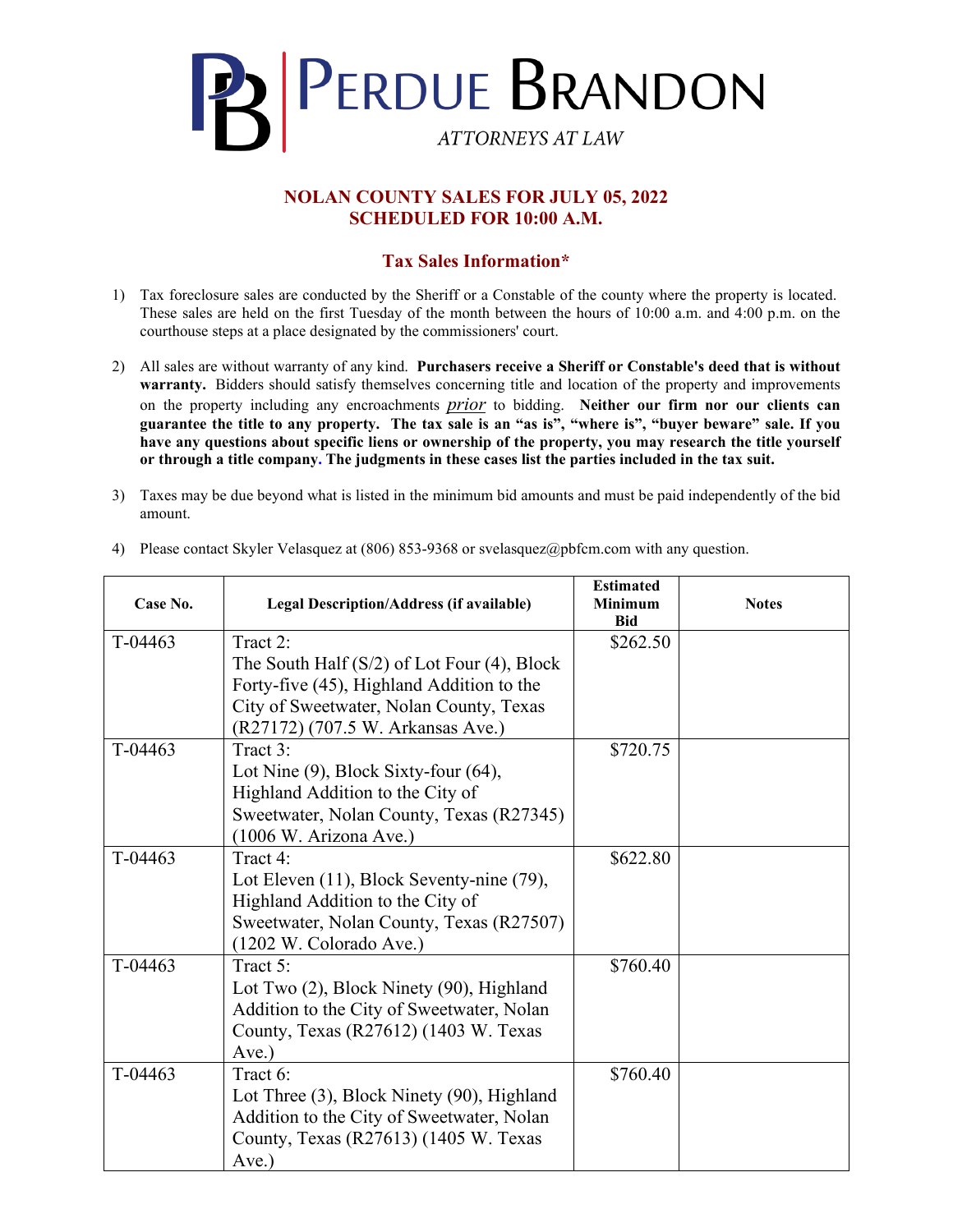| T-04463 | Tract 7:                                           | \$1,294.96 |  |
|---------|----------------------------------------------------|------------|--|
|         | Lots Nine (9) and Ten (10), Block Fifty            |            |  |
|         | (50), H. C. Hughes Subdivision, of the             |            |  |
|         | Southern and Western Addition to the City          |            |  |
|         | of Sweetwater, Nolan County, Texas                 |            |  |
|         | (R27999) (1007 W. Fourth St.)                      |            |  |
| T-04463 | Tract 8:                                           | \$649.10   |  |
|         | Lot Four $(4)$ and the West Half $(W/2)$ of Lot    |            |  |
|         | Five (5), Block Three (3), Kendall Addition        |            |  |
|         | to the City of Sweetwater, Nolan County,           |            |  |
|         | Texas (R28124) (803 W. Seventh St.)                |            |  |
| T-04463 | Tract 10:                                          | \$927.14   |  |
|         |                                                    |            |  |
|         | Part of the East Half $(E/2)$ of Lots Ten $(10)$ , |            |  |
|         | Eleven (11), and Twelve (12), Block                |            |  |
|         | Twenty-three (23), Mineral Wells Addition          |            |  |
|         | to the City of Sweetwater, Nolan County,           |            |  |
|         | Texas as more particularly described in a          |            |  |
|         | Warranty Deed recorded in Volume 18 and            |            |  |
|         | Page 317 of the Deed Records of Nolan              |            |  |
|         | County, Texas; such description being              |            |  |
|         | incorporated herein by reference (R28758)          |            |  |
|         | (303 E. Alabama Ave.)                              |            |  |
| T-04463 | Tract 12:                                          | \$2,945.59 |  |
|         | The Southeast Fourth (SE/4) of Section             |            |  |
|         | Forty-six (46), in Block Twenty-two (22),          |            |  |
|         | out of Tract 046 H, T & P Addition to the          |            |  |
|         | City of Sweetwater, Nolan County, Texas as         |            |  |
|         | more particularly described in a Warranty          |            |  |
|         | Deed recorded in Volume 113 and Page 299           |            |  |
|         | of the Deed Records of Nolan County,               |            |  |
|         | Texas; such description being incorporated         |            |  |
|         | herein by reference (R19537)                       |            |  |
| T-04463 | Tract 13:                                          | \$510.48   |  |
|         | The West Fifty Feet (W/50') of the North           |            |  |
|         | One Hundred and Fifty Feet (150') of Block         |            |  |
|         | Twenty-five (25), Southern and Western             |            |  |
|         | Addition to the City of Sweetwater, Nolan          |            |  |
|         | County, Texas (R30994) (1119 Presidio St.)         |            |  |
| T-04463 | Tract 14:                                          | \$536.91   |  |
|         | Lot Seven (7), Block Three (3), Hull               |            |  |
|         | Addition to the City of Sweetwater, Nolan          |            |  |
|         | County, Texas (R28036) (811 Moody St.)             |            |  |
| T-04463 | Tract 15:                                          | \$2,062.17 |  |
|         | Lot Fourteen (14), Block Forty-three (43),         |            |  |
|         | South Side Addition to the City of                 |            |  |
|         | Sweetwater, Nolan County, Texas (R31418)           |            |  |
|         | $(2102$ Pease St.)                                 |            |  |